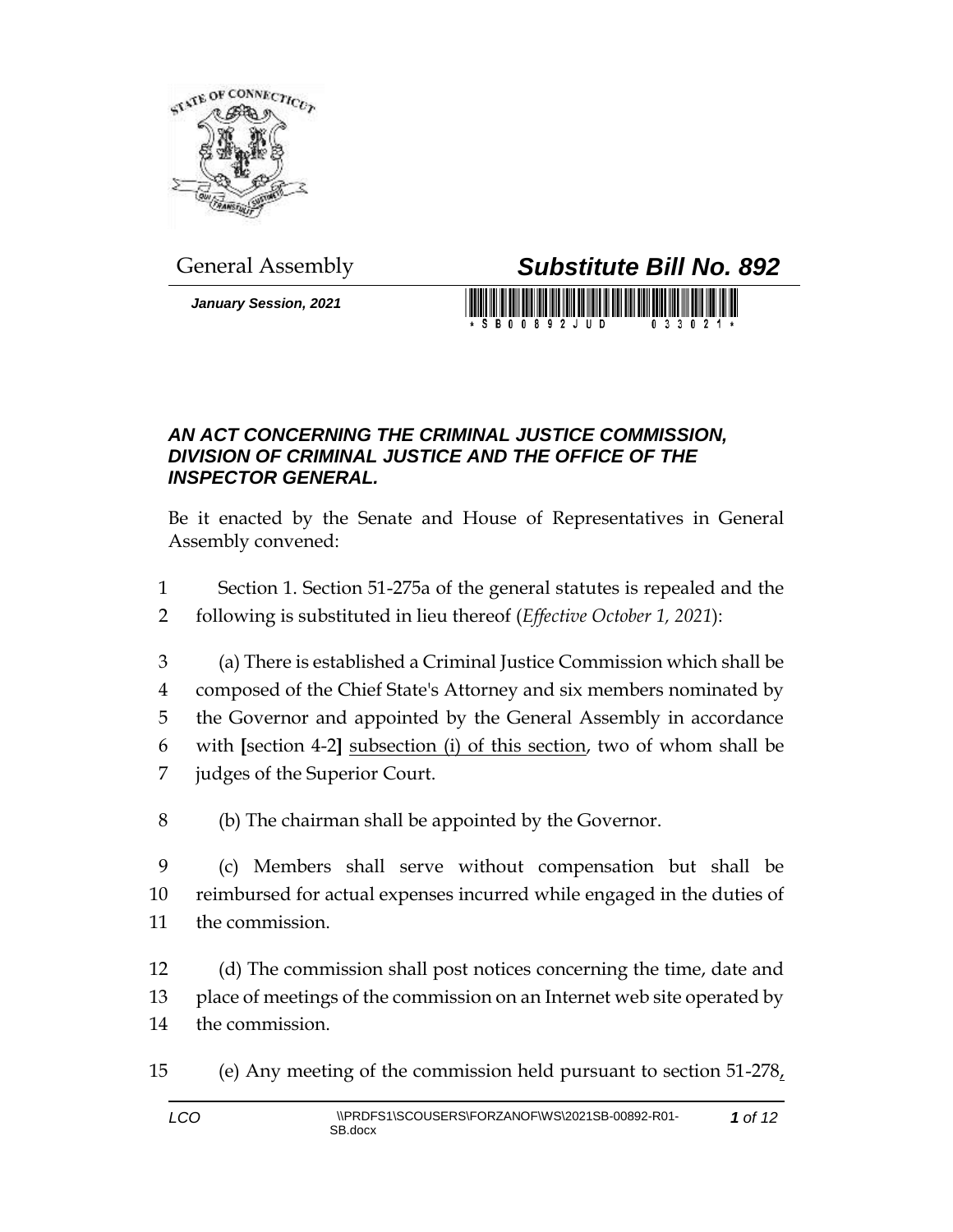as amended by this act, or section 51-278b, the sole purpose of which is to appoint, reappoint, remove or otherwise discipline the Chief State's Attorney, a deputy chief state's attorney or a state's attorney, shall be held in the Legislative Office Building and shall include an opportunity for public testimony. (f) The commission may adopt such rules as it deems necessary for the conduct of its internal affairs. (g) The commission may adopt regulations in accordance with chapter 54 to carry out its responsibilities under this chapter. (h) The commission shall be within the Division of Criminal Justice. Said division shall provide staff support for the commission. (i) Any appointed member serving on the commission on October 1, 28 2021, may continue to serve until the expiration of his or her term. On and after October 1, 2021, each nomination for appointment to the commission by the Governor shall be referred, without debate, to the 31 joint standing committee of the General Assembly having cognizance of matters relating to the judiciary which shall report on each appointment not later than thirty days after the date of reference. Each appointment by the General Assembly of any such commission member shall be by concurrent resolution. Sec. 2. Subsection (b) of section 51-278 of the general statutes is repealed and the following is substituted in lieu thereof (*Effective from passage*):

 (b) (1) (A) The Criminal Justice Commission shall appoint (i) two deputy chief state's attorneys as assistant administrative heads of the Division of Criminal Justice, one of whom shall be deputy chief state's attorney for operations and one of whom shall be deputy chief state's attorney for personnel, finance and administration, who shall assist the Chief State's Attorney in his duties, and (ii) one deputy chief state's attorney who shall be **[**nominated**]** appointed by the commission, as provided in subdivision (8) of this subsection, to serve as Inspector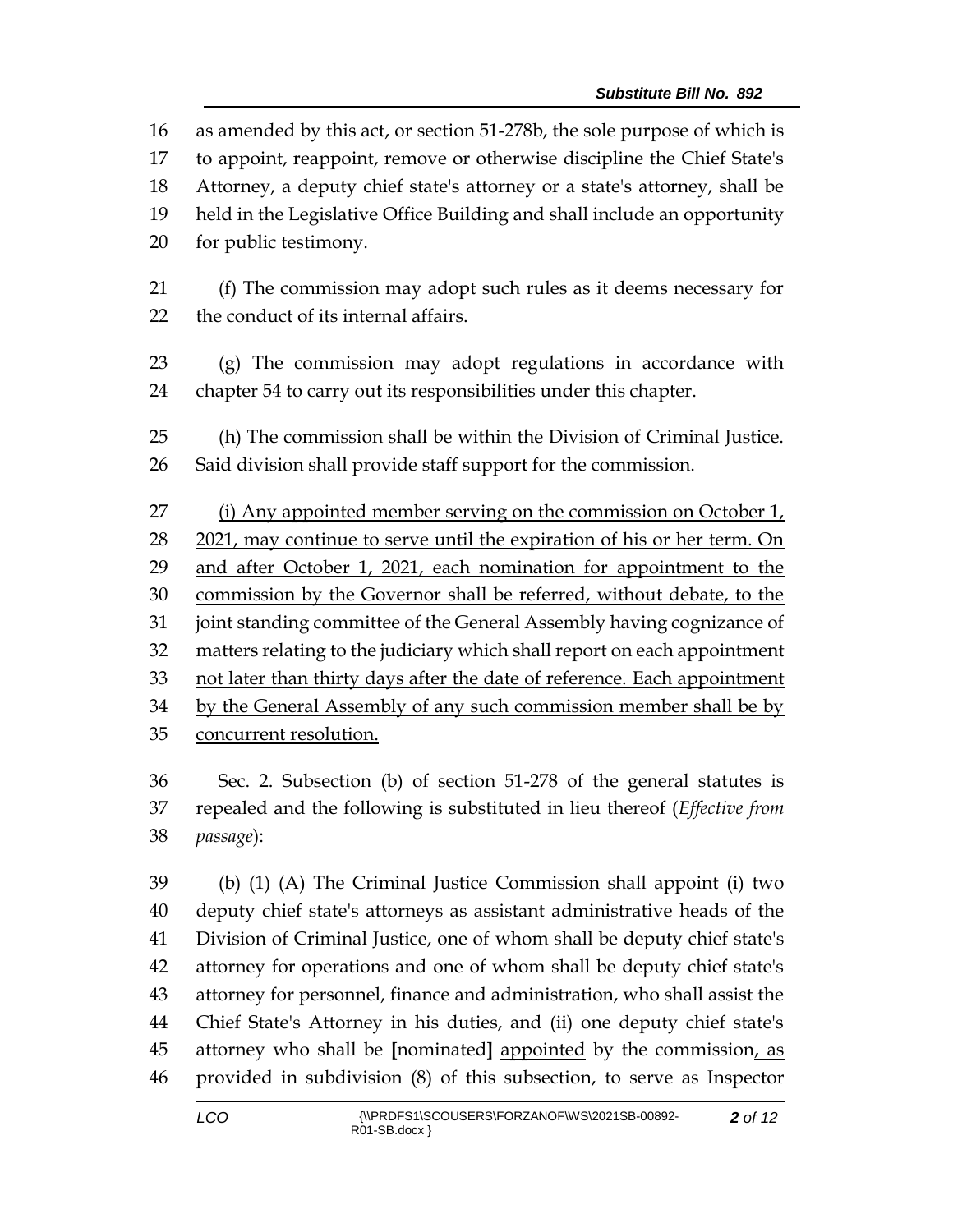General in accordance with section 51-277e, as amended by this act, who shall receive his or her prosecutorial powers as a designee of the Chief 49 State's Attorney. The term of office of a deputy chief state's attorney shall be four years from July first in the year of appointment and until the appointment and qualification of a successor unless sooner removed by the Criminal Justice Commission. The Criminal Justice Commission shall designate one deputy chief state's attorney appointed under subparagraph (A)(i) of this subsection who shall, in the absence or disqualification of the Chief State's Attorney, exercise the powers and duties of the Chief State's Attorney until such Chief State's Attorney resumes his duties. For the purposes of this subparagraph, the Criminal Justice Commission means the members of the commission other than the Chief State's Attorney. (B) The Criminal Justice Commission shall appoint a state's attorney for each judicial district, who shall act therein as attorney on behalf of the state. The Criminal Justice Commission shall also appoint, from candidates recommended by the appropriate state's attorney and deemed qualified by the commission, as many assistant state's attorneys and deputy assistant state's attorneys on a full-time or part-time basis for each judicial district as the criminal business of the court, in the opinion of the Chief State's Attorney, may require, and the commission shall also appoint, from candidates recommended by the Chief State's Attorney and deemed qualified by the commission, as many assistant state's attorneys and deputy assistant state's attorneys as are necessary, in the opinion of the Chief State's Attorney, to assist the Chief State's Attorney. Assistant state's attorneys and deputy assistant state's attorneys, respectively, shall assist the state's attorneys for the judicial districts and the Chief State's Attorney in all criminal matters and, in the absence from the district or disability of the state's attorney or at his request, shall have and exercise all the powers and perform all the duties of state's attorney. At least three such assistant state's attorneys or deputy assistant state's attorneys shall be designated by the Chief State's Attorney to handle all prosecutions in the state of housing matters deemed to be criminal. Any assistant or deputy assistant state's attorney so designated should have a commitment to the maintenance of decent, safe and sanitary housing and, to the extent practicable, shall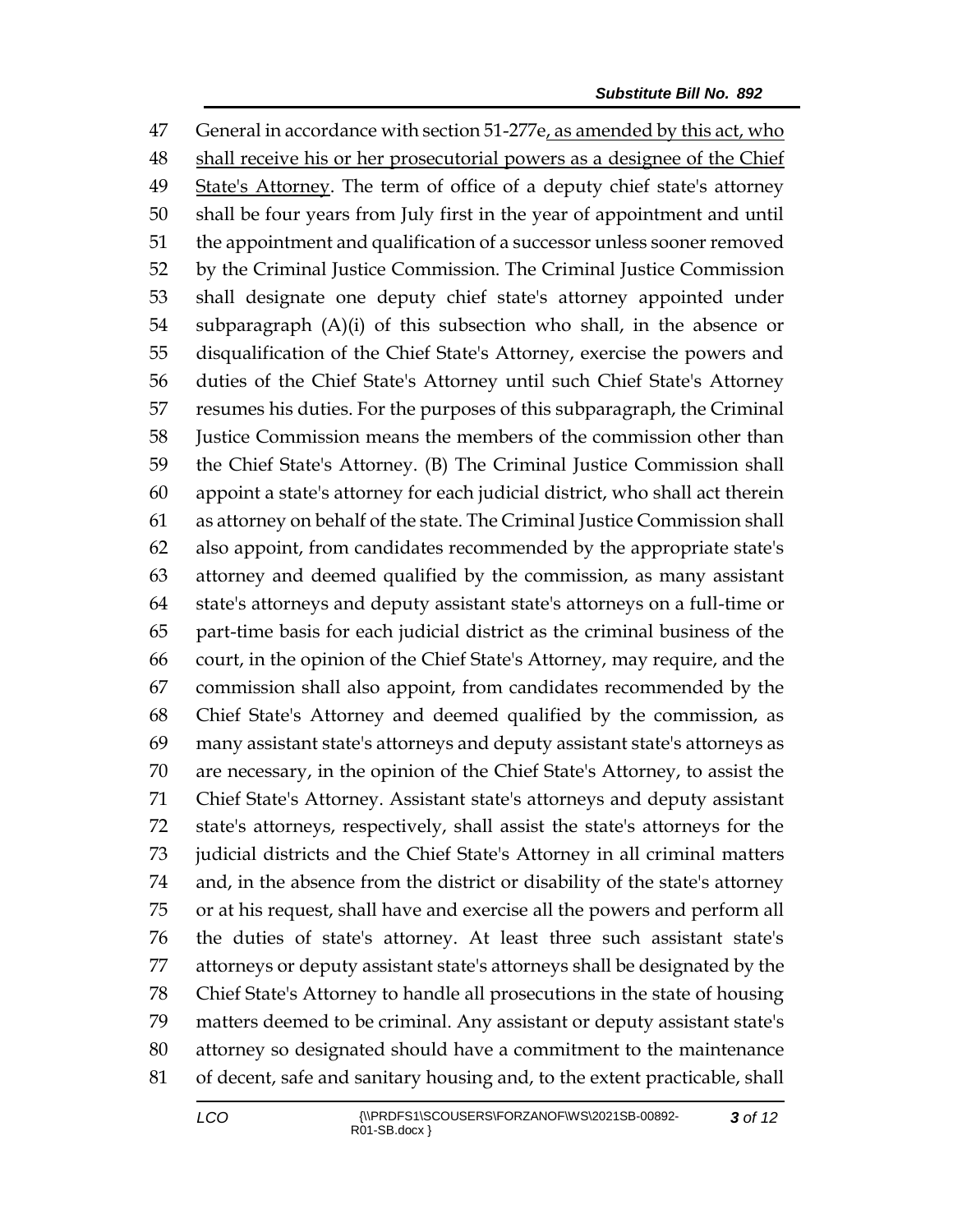handle housing matters on a full-time basis. At least one assistant state's attorney shall be designated by the Chief State's Attorney to handle all prosecutions in the state of environmental matters deemed to be criminal. Any assistant state's attorney so designated should have a commitment to protecting the environment and, to the extent practicable, shall handle environmental matters on a full-time basis. (C) The Chief State's Attorney may promote any assistant state's attorney, or deputy assistant state's attorney who assists him, and the appropriate state's attorney may promote any assistant state's attorney or deputy assistant state's attorney who assists such state's attorney in the judicial 92 district. The Chief State's Attorney shall notify the Criminal Justice Commission of any such promotion.

 (2) On and after July 1, 1985, the Chief State's Attorney, deputy chief state's attorneys, state's attorneys, assistant state's attorneys and deputy assistant state's attorneys shall receive salaries in accordance with a compensation plan approved by the Department of Administrative Services.

 (3) Each state's attorney who, on June 30, 1973, was included in the provisions of sections 51-49, 51-287 and 51-288 may elect to continue to be so included and, each state's attorney, incumbent on July 1, 1978, who was an assistant state's attorney, chief prosecuting attorney or deputy chief prosecuting attorney on June 30, 1973, may elect to be included in sections 51-49, 51-287 and 51-288, and, in each such case, the Comptroller shall deduct from his salary five per cent thereof as contributions for the purposes of sections 51-49, 51-287 and 51-288, provided any person who has so elected may thereafter elect to participate in chapter 66 and thereupon his past contributions to the State's Attorneys' Retirement Fund shall be transferred to the State Employees Retirement Fund and he shall be credited with all prior service. All other persons appointed under the provisions of this section shall be subject to the provisions of chapter 66.

 (4) Each Chief State's Attorney, deputy chief state's attorney or state's attorney who (A) is ineligible to elect under subdivision (3) of this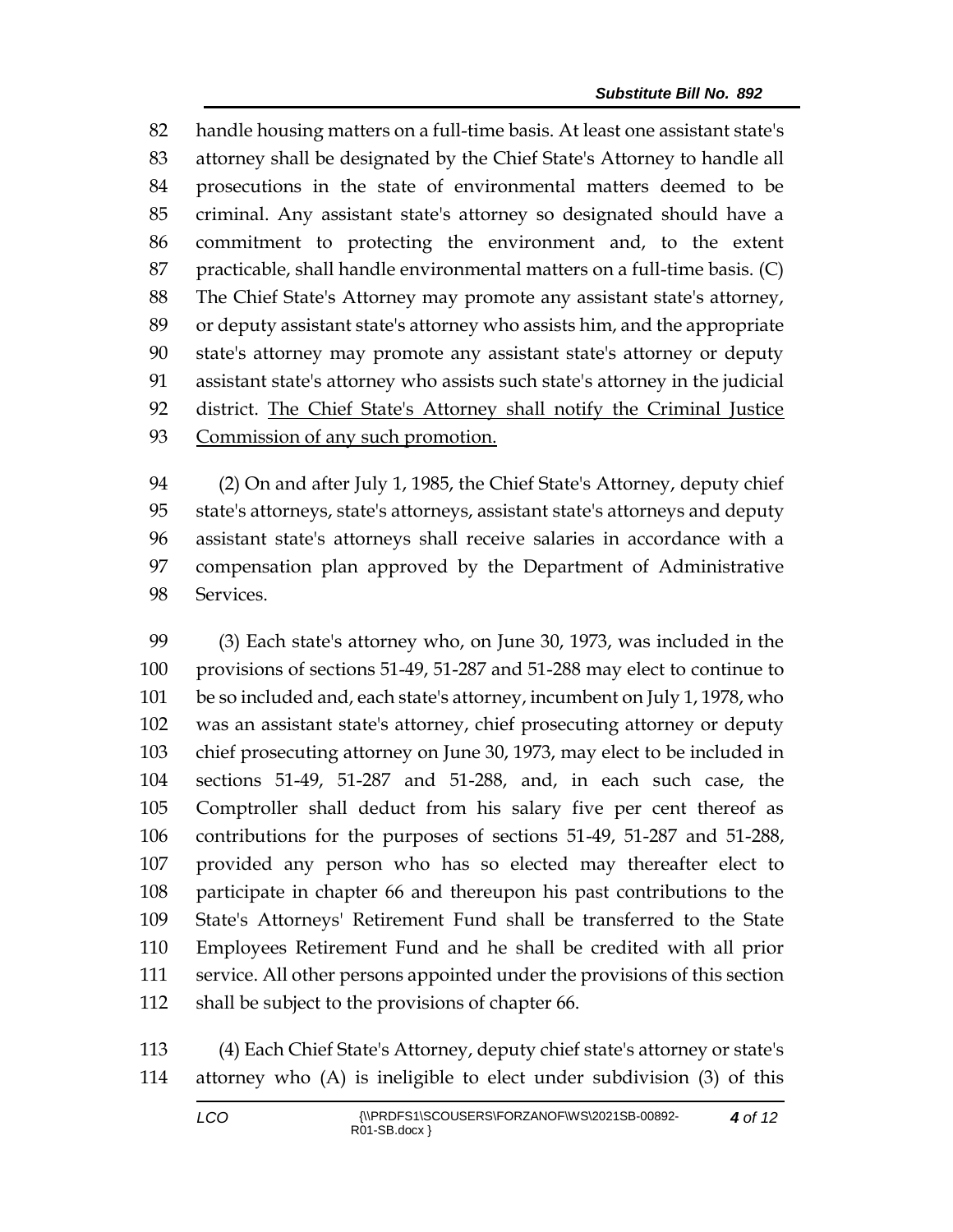subsection, (B) is not subject to the provisions of chapter 66, and (C) had vested under the State Employees Retirement Fund, prior to his appointment to such office, shall vest under the State's Attorneys' Retirement Fund upon reappointment to any such office by the Criminal Justice Commission.

 (5) The several state's attorneys shall each hold office for eight years from July first and until the appointment and qualification of a successor unless sooner removed for just cause by the Criminal Justice Commission.

 (6) When any vacancy in the office of the Chief State's Attorney or the office of a state's attorney is to be filled, the commission shall make its appointment from the various recommendations of the Chief State's Attorney or the appropriate state's attorney. The commission shall determine how many recommendations it shall require for each appointment.

 (7) Each deputy chief state's attorney and state's attorney incumbent on the date of certification by the Secretary of the State of the constitutional amendment concerning appointment of state's attorneys, shall serve the term for which he had been appointed prior to said date.

 (8) When any appointment of a deputy chief state's attorney to serve as Inspector General in accordance with section 51-277e, as amended by 136 this act, is to be made, the commission shall make such appointment by majority vote. In the event that there is a tie vote for such appointment, the chairperson of the commission shall select the nominee from amongst the candidates in the tie position and said candidate shall be appointed to serve as Inspector General.

 Sec. 3. Section 51-279a of the general statutes is repealed and the following is substituted in lieu thereof (*Effective October 1, 2021*):

 The Division of Criminal Justice Advisory Board is established, comprised of a nonvoting member designated by the Criminal Justice Commission, the Chief State's Attorney or his designee and the state's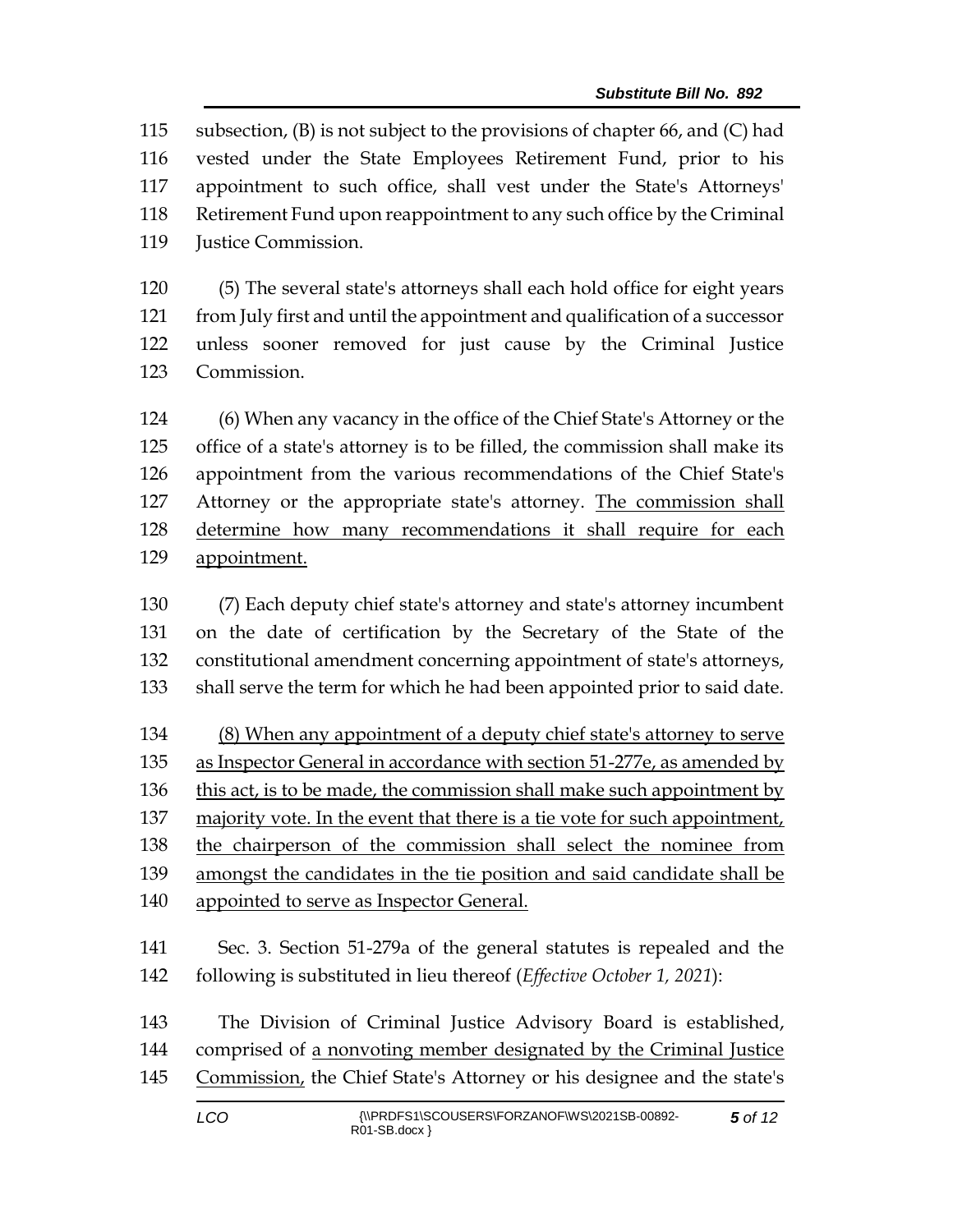attorney for each judicial district or his designee. The board shall meet at least once a month to advise on state-wide prosecutorial standards and guidelines and other policy matters, including peer review and resolution of conflicts. The board shall adopt such rules as it deems necessary for the conduct of its internal affairs.

 Sec. 4. Section 51-280 of the general statutes is repealed and the following is substituted in lieu thereof (*Effective October 1, 2021*):

 The Chief State's Attorney and each state's attorney shall biennially prepare a merit and performance rating for each state's attorney, assistant state's attorney and deputy assistant state's attorney and shall submit the biennial merit and performance rating conducted pursuant to the policy of the Division of Criminal Justice for each state's attorney to the Criminal Justice Commission for its consideration at the time for 159 reappointing such attorneys to any new term or terms. As part of any such biennial merit and performance rating process, the commission may call a state's attorney before the commission for questions concerning any issue raised in a biennial merit and performance rating.

 Sec. 5. Section 51-285 of the general statutes is repealed and the following is substituted in lieu thereof (*Effective October 1, 2021*):

 (a) The Chief State's Attorney may **[**appoint**]** recommend to the Criminal Justice Commission for appointment by said commission special assistant state's attorneys, special deputy assistant state's attorneys and special inspectors on a contractual basis for a temporary period of time.

 (b) Upon the request of the Attorney General, the Chief State's Attorney may designate any attorney requested by the Attorney General as a special assistant state's attorney to prosecute any criminal offense, except violations of titles 9, 14, 18, 29, 46a, 53 and 53a, chapters 420b and 420c of title 21a and sections 17b-97 and 17b-99. If such designation of any attorney is denied, the Chief State's Attorney shall 176 state the reasons for such denial in writing.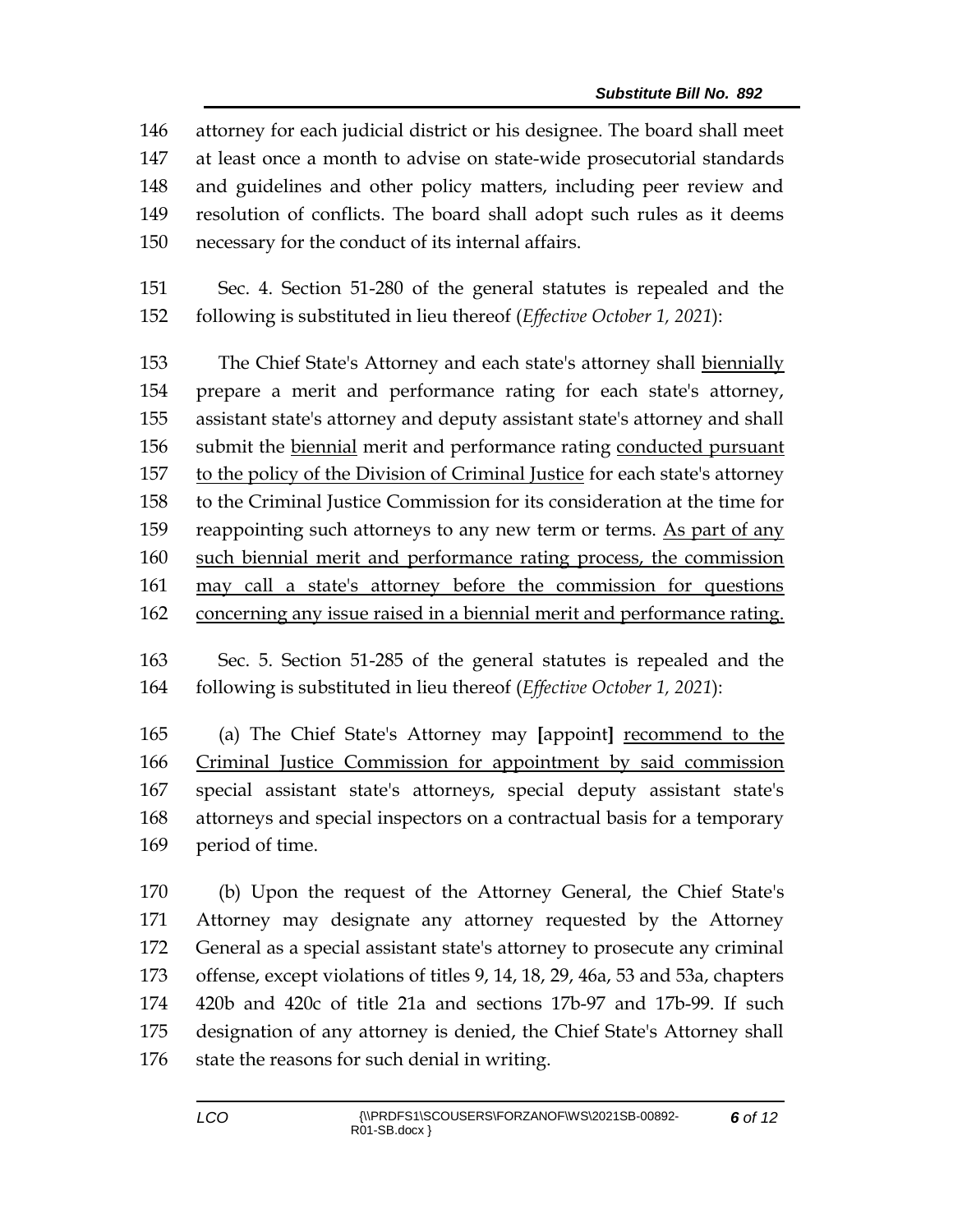(c) The Chief State's Attorney may designate any assistant state's attorney from the office of the Chief State's Attorney or any other assistant state's attorney on request of the appropriate state's attorney for appointment as a special assistant United States attorney to assist in the investigation and prosecution of specific criminal matters in federal court.

 Sec. 6. Section 51-277e of the general statutes is repealed and the following is substituted in lieu thereof (*Effective from passage*):

 (a) There is established the Office of the Inspector General that shall be **[**an independent**]** a separate office within the Division of Criminal Justice. Not later than October 1, **[**2020**]** 2021, the Criminal Justice Commission established pursuant to section 51-275a, as amended by this act, shall **[**nominate**]** appoint a deputy chief state's attorney **[**from within the division**]** as Inspector General who **[**, subject to appointment by the General Assembly pursuant to subsection (c) or (d) of this section,**]** shall lead the Office of the Inspector General. The office shall: (1) Conduct investigations of peace officers in accordance with section 51-277a, as amended by this act; (2) prosecute any case in which the Inspector General determines a peace officer used force found to not be justifiable pursuant to section 53a-22 or where a police officer or correctional officer fails to intervene in any such incident or to report any such incident, as required under subsection (a) of section 7-282e or section 18-81nn, as applicable; and (3) make recommendations to the Police Officer Standards and Training Council established under section 7-294b concerning censure and suspension, renewal, cancelation or revocation of a peace officer's certification.

 (b) The Inspector General shall serve a term of four years **[**. On or before the date of the expiration of the term of the Inspector General or upon the occurrence of a vacancy in the Office of the Inspector General for any reason, the Criminal Justice Commission shall nominate a deputy chief state's attorney from within the Division of Criminal Justice to fill that vacancy**]** from July first in the year of the appointment unless sooner removed by the Criminal Justice Commission. The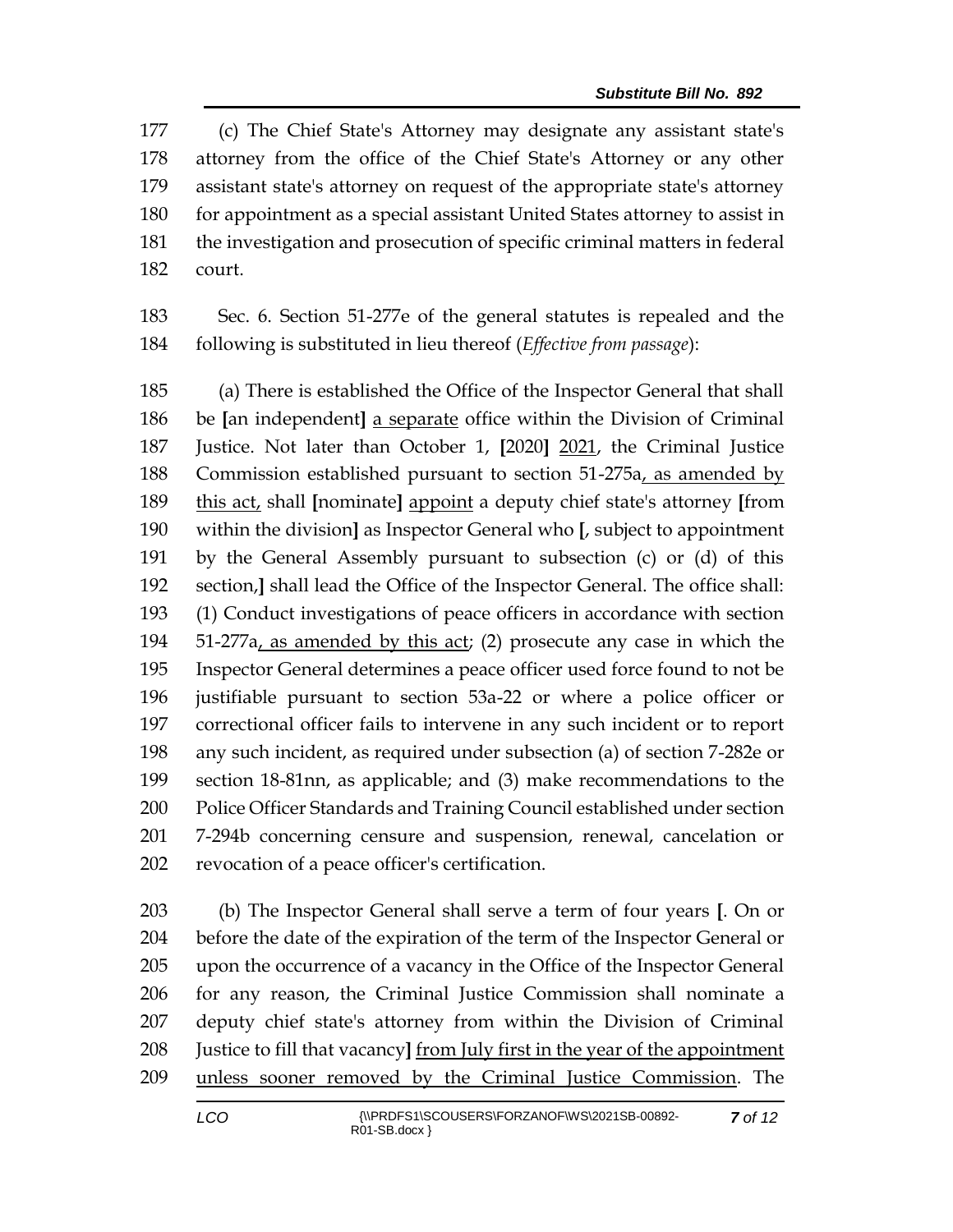commission shall not be precluded from **[**renominating**]** reappointing an individual who has previously served as Inspector General. **[**The Inspector General shall, upon nomination by the commission, be appointed by the General Assembly pursuant to subsection (c) or (d) of this section.**]**

 **[**(c) Each nomination made by the Criminal Justice Commission to the General Assembly for Inspector General shall be referred, without debate, to the joint standing committee of the General Assembly having cognizance of matters relating to the judiciary, which shall report on the nomination not later than thirty legislative days from the time of reference, but no later than seven legislative days before the adjourning 221 of the General Assembly. An appointment by the General Assembly of an Inspector General shall be by concurrent resolution. The action on 223 the passage of each such resolution in the House and in the Senate shall be by vote taken on the electrical roll-call device. The commission shall, not later than five days after receiving notice that a nomination for Inspector General has failed to be approved by the affirmative concurrent action of both houses of the General Assembly, make another nomination for Inspector General.

229 (d) No vacancy in the position of Inspector General shall be filled by the Criminal Justice Commission when the General Assembly is not in session unless, prior to such filling, the commission submits the name of the proposed vacancy appointee to the joint standing committee of the General Assembly having cognizance of matters relating to the judiciary. Within forty-five days, the committee on the judiciary may, upon the call of either chairman, hold a special meeting for the purpose of approving or disapproving such proposed vacancy appointee by majority vote. Failure of the committee to act on such proposed vacancy appointee within such forty-five-day period shall be deemed to be an approval. Any appointment made pursuant to this subsection shall be in effect until the sixth Wednesday of the next regular session of the General Assembly, and until a successor is appointed.

(e) A deputy chief state's attorney nominated for the position of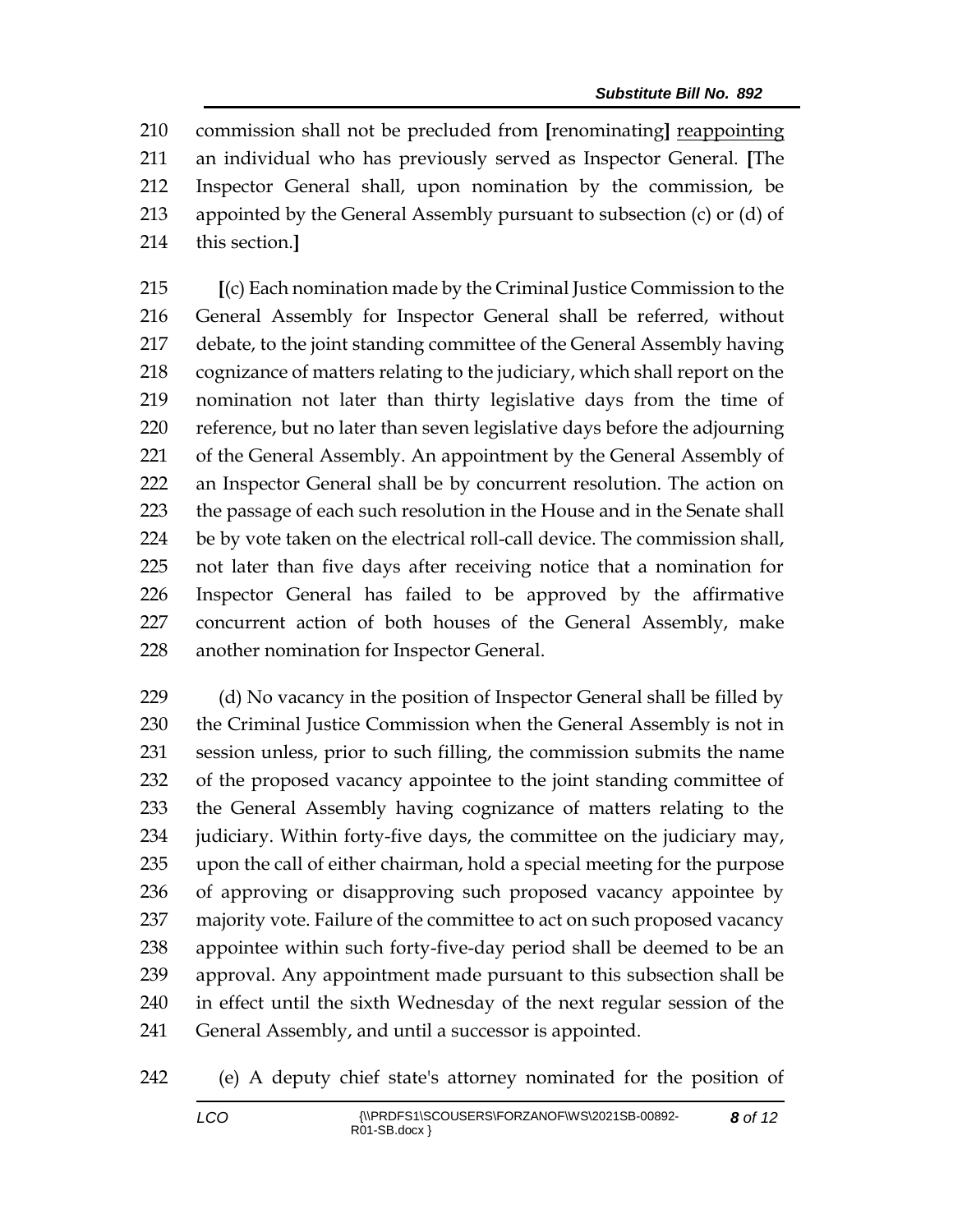Inspector General by the Criminal Justice Commission shall serve as interim Inspector General pending appointment by the General Assembly.**]**

 **[**(f)**]** (c) An Inspector General may be removed or otherwise disciplined only in accordance with section 51-278b.

 **[**(g)**]** (d) The Inspector General may issue subpoenas to municipalities, law enforcement units, as defined in section 7-294, the Department of Correction and any employee or former employee of the municipality, unit or department (1) requiring the production of reports, records or other documents concerning an investigation described in subsection (a) of this section that is undertaken by the Inspector General, and (2) compelling the attendance and testimony of any person having knowledge pertinent to such investigation.

 **[**(h)**]** (e) A chief of police of a municipality, the Commissioner of Emergency Services and Public Protection or the Commissioner of Correction may refer and the Inspector General shall accept any such referral of an incident described in subsection (a) of this section for purposes of an investigation.

 **[**(i)**]** (f) The Office of the Inspector General shall be at a location that is separate from the locations of the Office of the Chief State's Attorney or any of the state's attorneys for the judicial districts.

 **[**(j)**]** (g) The Inspector General may employ necessary staff to fulfil the duties of the Office of the Inspector General described in subsection (a) of this section. Such staff shall be selected **[**from staff of the Division of Criminal Justice**]** by the Inspector General within the confines of any existing collective bargaining agreement and shall include, but not be limited to, an assistant state's attorney or a deputy assistant state's attorney, an inspector and administrative staff. As needed by and upon request of the Inspector General, the Office of the Chief State's Attorney shall ensure assistance from additional assistant state's attorneys or deputy assistant state's attorneys, inspectors and administrative staff.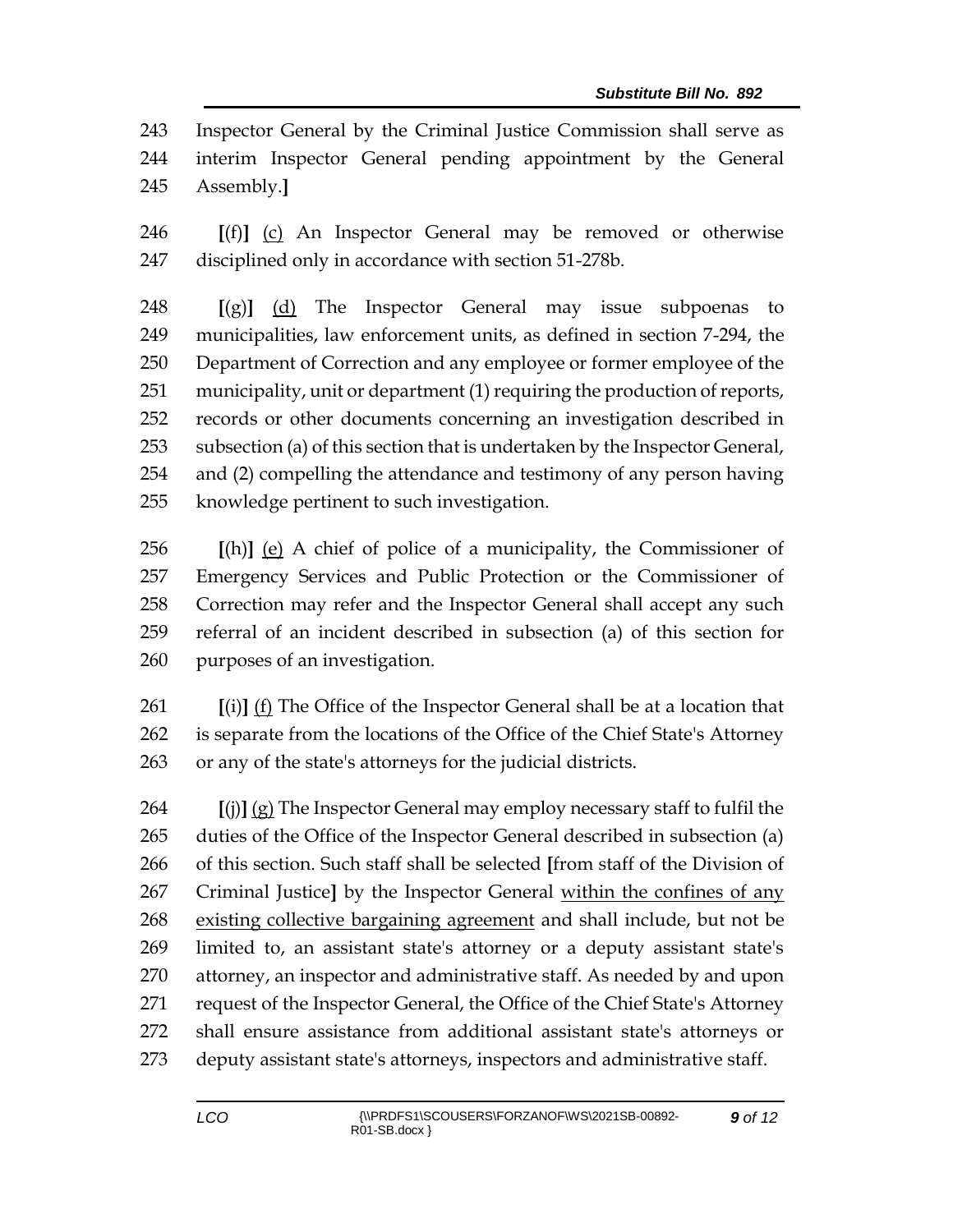**[**(k) The Inspector General and any staff employed by the Office of the Inspector General, who is not in a bargaining unit established pursuant to sections 5-270 to 5-280, inclusive, shall, upon completion of 277 employment with the office of the Inspector General be transferred back to the Division of Criminal Justice into a position equivalent or comparable to the position such person held in the division prior to being employed by the Office of the Inspector General. Upon such transfer back to the division, such person shall be compensated at the same level such person was compensated immediately prior to being transferred back to the division.**]**

 Sec. 7. Section 51-277a of the general statutes is repealed and the following is substituted in lieu thereof (*Effective from passage*):

 (a) (1) Whenever a peace officer, in the performance of such officer's duties, uses physical force upon another person and such person dies as a result thereof or uses deadly force, as defined in section 53a-3, upon another person, the **[**Inspector General shall investigate and determine**]** Division of Criminal Justice shall cause an investigation to be made and the Inspector General shall have the responsibility of determining whether the use of physical force by the peace officer was justifiable under section 53a-22.

 (2) (A) Except as provided under subdivision (1) of this subsection, whenever a person dies in the custody of a peace officer or law enforcement agency, the Inspector General shall investigate and determine whether physical force was used by a peace officer upon the deceased person, and if so, whether the use of physical force by the peace officer was justifiable under section 53a-22. If the Inspector General determines the deceased person may have died as a result of **[**a possible**]** criminal action not involving the use of force by a peace officer, the Inspector General shall refer such case to the **[**Division of Criminal Justice**]** Chief State's Attorney or state's attorney for potential prosecution.

(B) Except as provided under subdivision (1) of this subsection or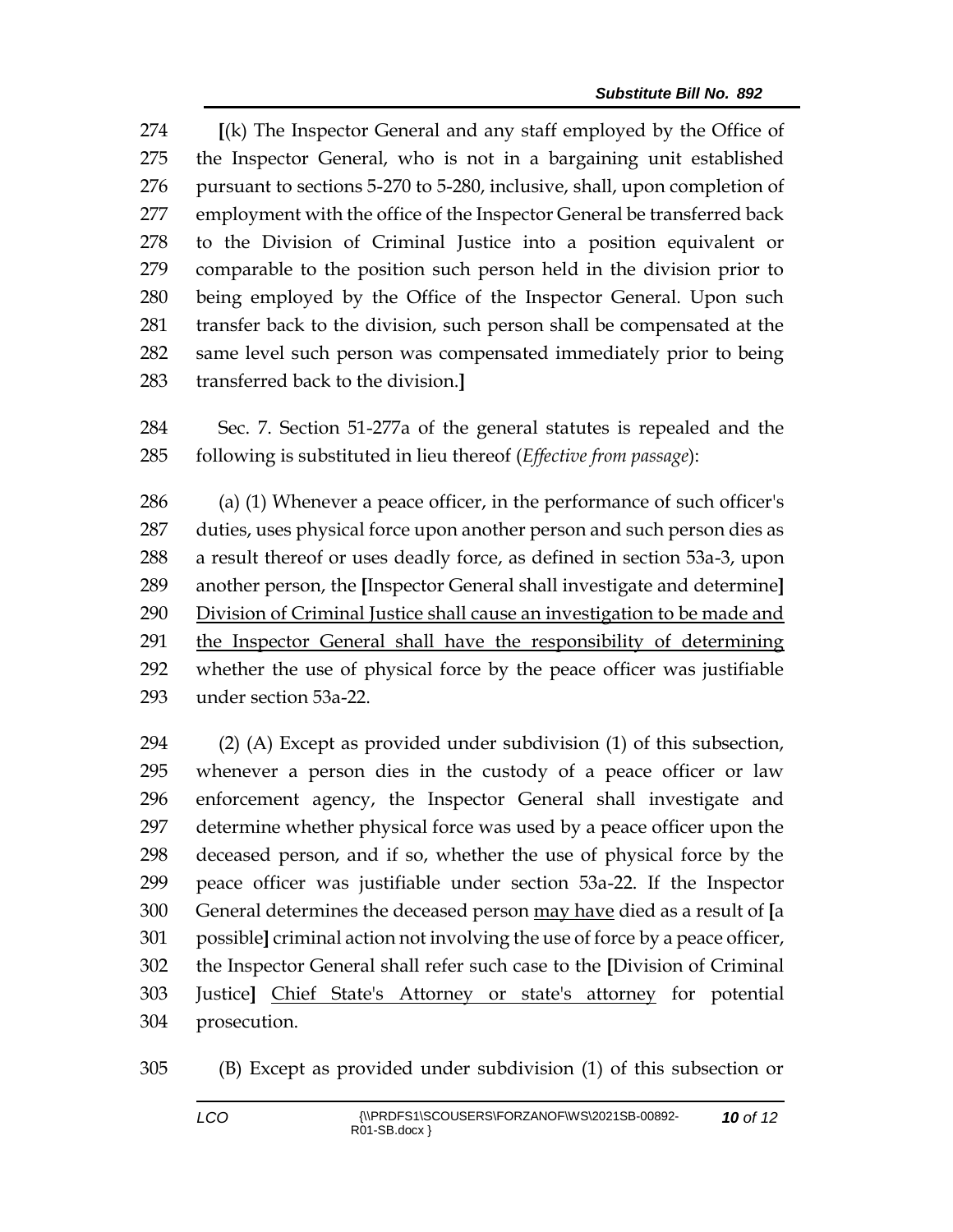subparagraph (A) of subdivision (2) of this subsection, whenever a person dies in the custody of the Commissioner of Correction, the Inspector General shall investigate and determine whether the deceased person may have died as a result of **[**a possible**]** criminal action, and, if so, refer such case to the **[**Division of Criminal Justice**]** Chief State's Attorney or state's attorney for potential prosecution.

 (3) The Inspector General shall request the appropriate law enforcement agency to provide such assistance as is necessary to **[**determine the circumstances of an incident investigated**]** investigate and make a determination under subdivision (1) or (2) of this subsection.

 (4) Whenever a peace officer, in the performance of such officer's 318 duties, uses physical force <u>or deadly force</u> upon another person and such person dies as a result thereof, the Inspector General shall complete a preliminary status report that shall include, but need not be limited to, (A) the name of the deceased person, (B) the gender, race, ethnicity and age of the deceased person, (C) the date, time and location of the injury causing such death, (D) the law enforcement agency involved, (E) the status on the toxicology report, if available, and (F) the death certificate, if available. The Inspector General shall complete the report and submit a copy of such report not later than five business days after the cause of the death is available to the Chief State's Attorney and, in accordance with the provisions of section 11-4a, to the joint standing committees of the General Assembly having cognizance of matters relating to the judiciary and public safety.

 (b) Upon the conclusion of the investigation of the incident, the Inspector General shall file a report with the Chief State's Attorney which shall contain the following: (1) The circumstances of the incident, (2) a determination of whether the use of physical force by the peace officer was justifiable under section 53a-22, and (3) any recommended future action to be taken by the Office of the Inspector General as a result of the incident. The Chief State's Attorney shall provide a copy of the report to the chief executive officer of the municipality in which the